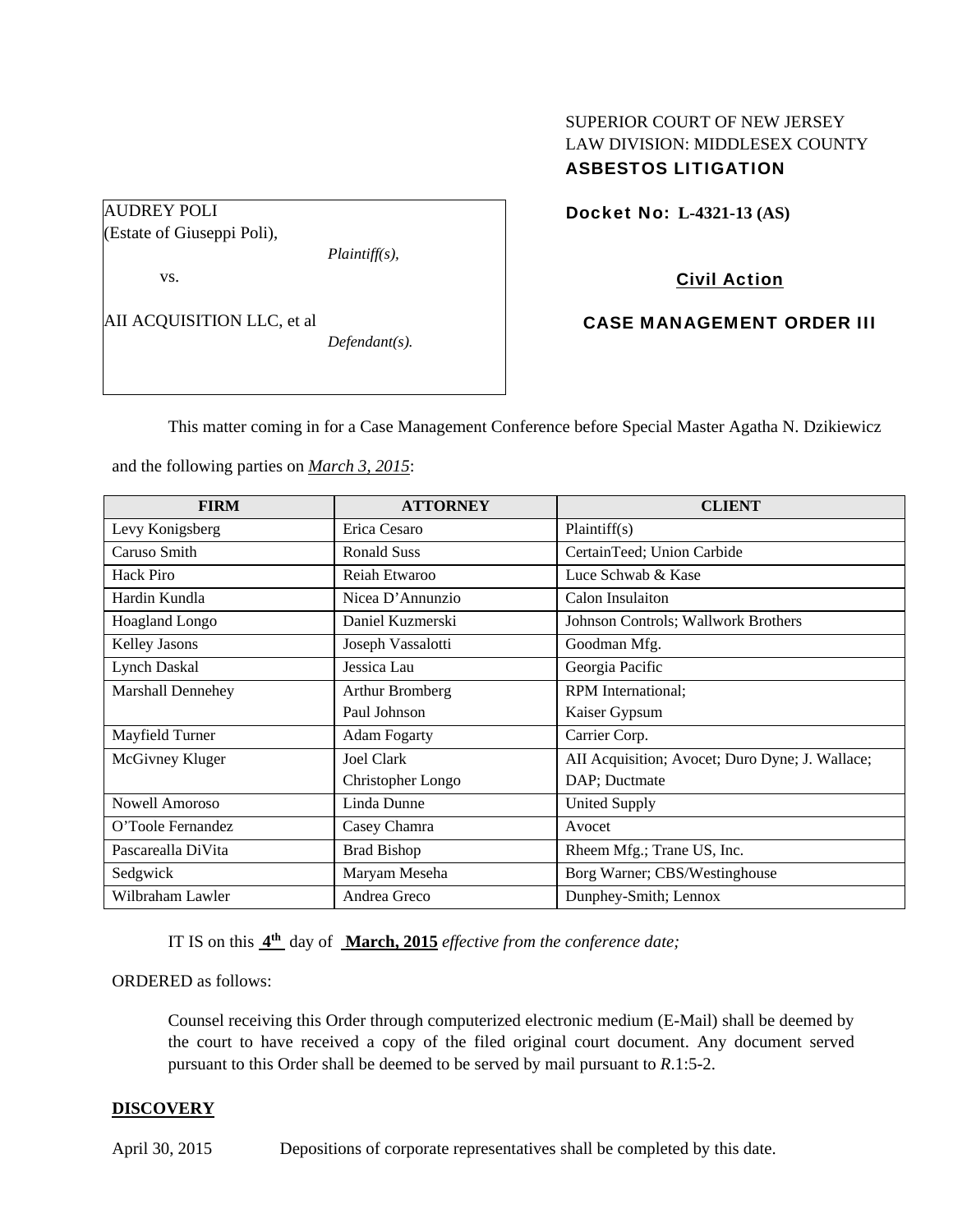## **EARLY SETTLEMENT**

April 10, 2015 Settlement demands shall be served on all counsel and the Special Master by this date.

## **SUMMARY JUDGMENT MOTION PRACTICE**

- May 15, 2015 Summary judgment motions shall be filed no later than this date.
- June 12, 2015 Last return date for summary judgment motions.

#### **MEDICAL DEFENSE**

| July 31, 2015 | Defendants shall identify its medical experts and serve medical expert reports, if<br>any, by this date. In addition, defendants shall notify plaintiff's counsel (as well<br>as all counsel of record) of a joinder in an expert medical defense by this date. |
|---------------|-----------------------------------------------------------------------------------------------------------------------------------------------------------------------------------------------------------------------------------------------------------------|
| June 1, 2015  | Plaintiff is to arrange for the transfer of pathology specimens and x-rays, if any, by<br>this date.                                                                                                                                                            |
| June 1, 2015  | Plaintiff shall serve medical expert reports by this date.                                                                                                                                                                                                      |

#### **LIABILITY EXPERT REPORTS**

- July 31, 2015 Plaintiff shall identify its liability experts and serve liability expert reports or a certified expert statement by this date or waive any opportunity to rely on liability expert testimony.
- August 31, 2015 Defendants shall identify its liability experts and serve liability expert reports, if any, by this date or waive any opportunity to rely on liability expert testimony.

#### **EXPERT DEPOSITIONS**

September 18, 2015 Expert depositions shall be completed by this date. To the extent that plaintiff and defendant generic experts have been deposed before, the parties seeking that deposition in this case must file an application before the Special Master and demonstrate the necessity for that deposition. To the extent possible, documents requested in a deposition notice directed to an expert shall be produced three days in advance of the expert deposition. The expert shall not be required to produce documents that are readily accessible in the public domain.

## **PRE-TRIAL AND TRIAL**

| May 8, 2015                  | The settlement conference previously scheduled on this date is <b>cancelled</b> .                                                                                                                                                                                                                                                                 |
|------------------------------|---------------------------------------------------------------------------------------------------------------------------------------------------------------------------------------------------------------------------------------------------------------------------------------------------------------------------------------------------|
| July 8, 2015 $\omega$ 1:30pm | Settlement conference. All defense counsel shall appear with authority<br>to negotiate settlement and have a representative authorized to negotiate<br>settlement available by phone. Any request to be excused from the<br>settlement conference shall be made to the Special Master no later than<br>4:00pm of the day prior to the conference. |

\_\_\_\_\_\_\_\_\_\_\_\_\_\_\_\_\_\_\_\_\_\_\_\_\_\_\_\_\_\_\_\_\_\_\_\_\_\_\_\_\_\_\_\_\_\_\_\_\_\_\_\_\_\_\_\_\_\_\_\_\_\_\_\_\_\_\_\_\_\_\_\_\_\_\_\_\_\_\_\_\_\_\_\_\_\_\_\_\_\_\_\_\_\_\_\_\_\_\_\_\_\_\_\_\_\_\_\_\_\_